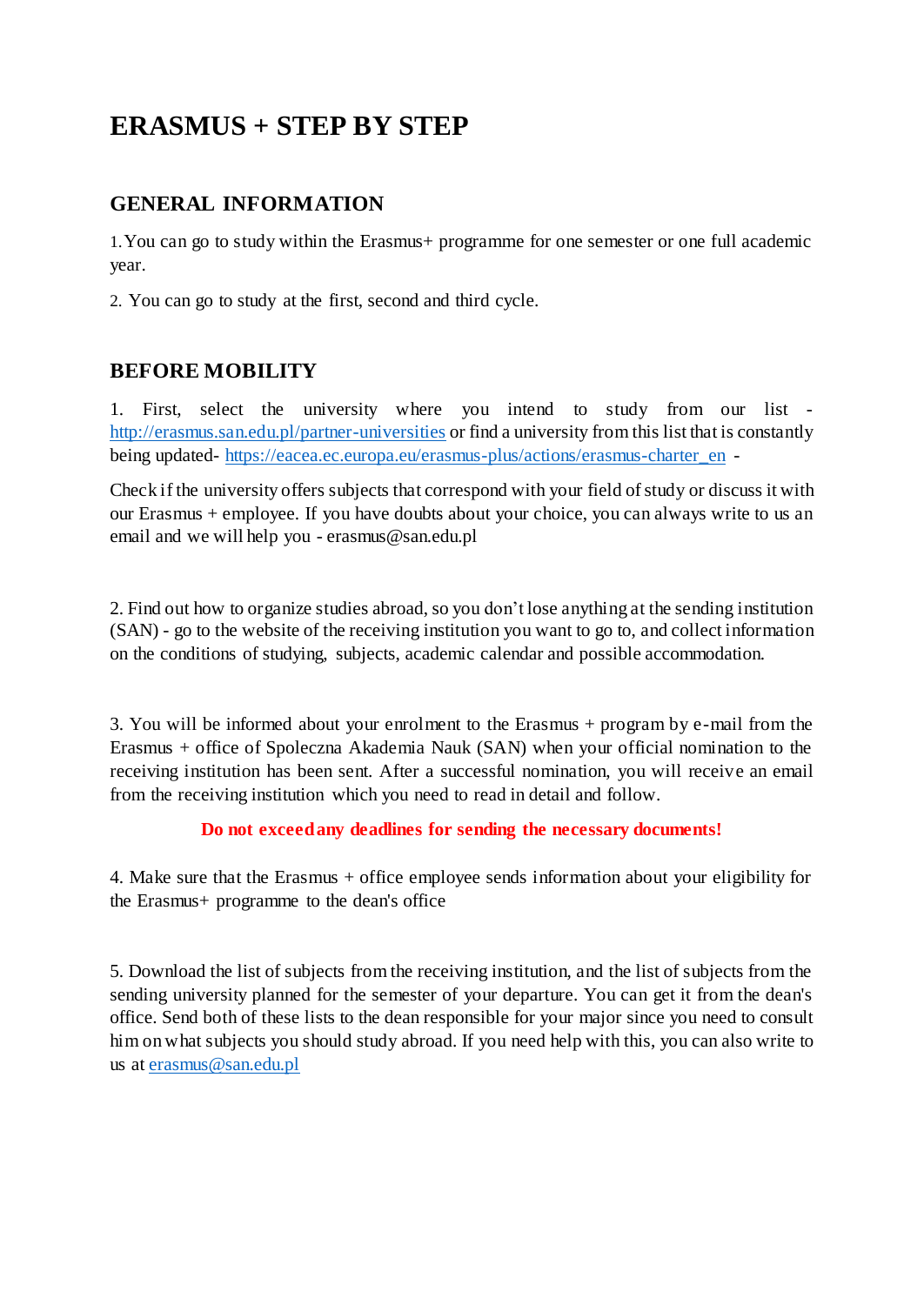6. After the dean's approval and the selection of appropriate subjects, with the help of our Erasmus + office, you must create your ONLINE LEARNING AGREEMENT (OLA), which is an agreement containing your date of departure for your Erasmus+ stay, and subjects that you will be completing at a receiving institution. Make sure to select the subjects that most closely correspond to the subjects from your sending university (SAN).

\* If there are any subjects at the sending university that could not find an equivalent at the receiving institution abroad, but they must be passed - contact the lecturers from these subjects and discuss the conditions for passing them.

7. Before you create an OLA, please set up a Google account first since it is needed.

\*If you don't want to set up a Google account, please contact us since the procedure of uploading OLA is different then.

To create an OLA, go to the website - https:[//www.learning-agreement.eu/](http://www.learning-agreement.eu/)

Click on "Login to Access Your Learning Agreement", log in with EDUGAIN,and follow the instructions. Fill in all required fields and be sure to include the correct dates and contact addresses.

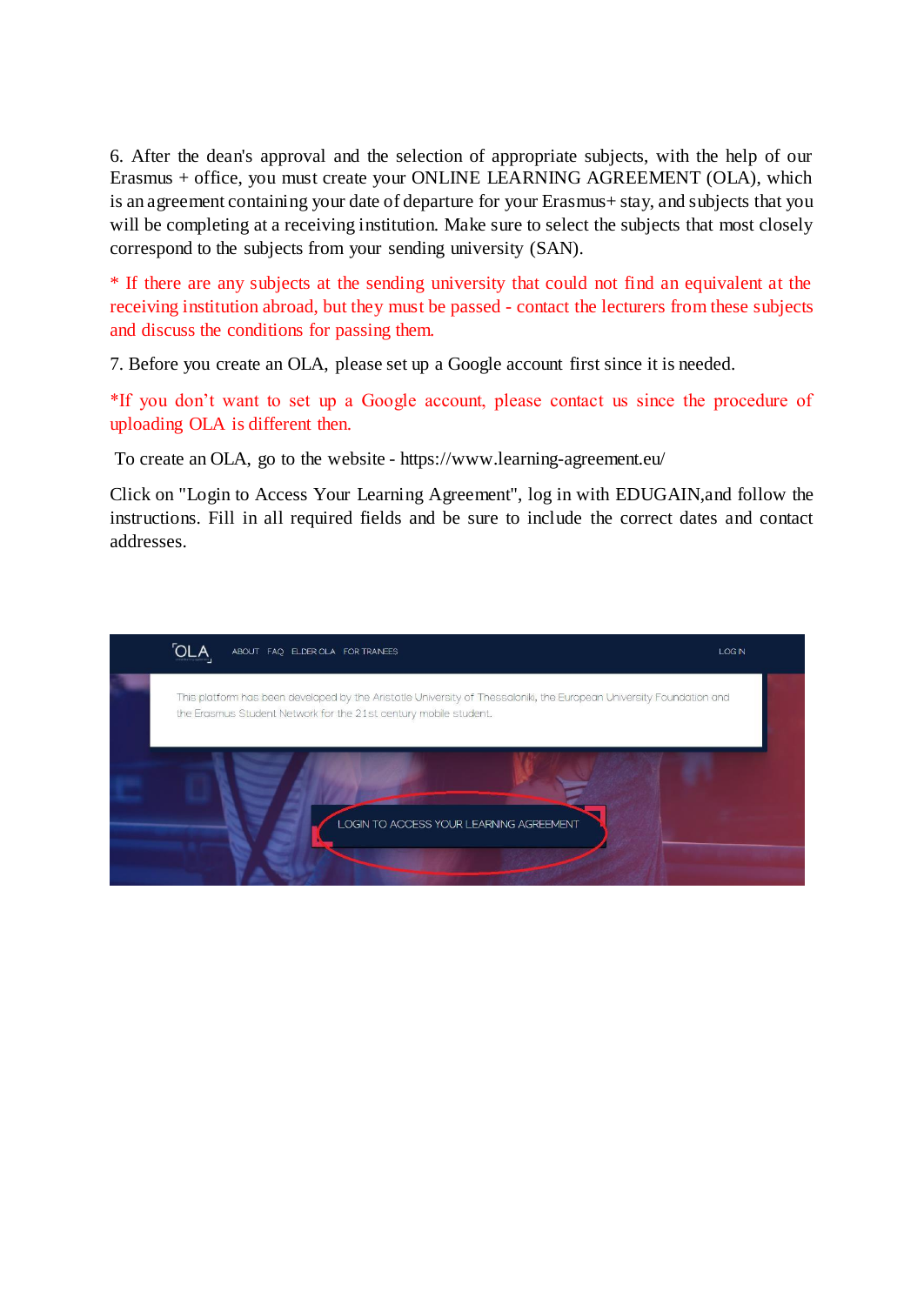

You should see such screen and choose your university – University of Social Sciences (Spoleczna Akademia Nauk)

8. In step two, enter the data of the administrative person at your sending university, and the data of the dean of your field of study on the right.

| Sending Responsible Person                                                                                                                                                                                                                                                                                                                                                                                                                          | Sending Administrative Contact Person                                                                                                                                                                                                                                                                    |
|-----------------------------------------------------------------------------------------------------------------------------------------------------------------------------------------------------------------------------------------------------------------------------------------------------------------------------------------------------------------------------------------------------------------------------------------------------|----------------------------------------------------------------------------------------------------------------------------------------------------------------------------------------------------------------------------------------------------------------------------------------------------------|
| First name(s) *                                                                                                                                                                                                                                                                                                                                                                                                                                     | First name(s)                                                                                                                                                                                                                                                                                            |
| IMIĘ DZIEKANA KIERUNKU                                                                                                                                                                                                                                                                                                                                                                                                                              | Anita                                                                                                                                                                                                                                                                                                    |
| Last name(s) *                                                                                                                                                                                                                                                                                                                                                                                                                                      | Last name(s)                                                                                                                                                                                                                                                                                             |
| NAZWISKO DZIEKANA KIERUNKU                                                                                                                                                                                                                                                                                                                                                                                                                          | Wojciechowska-Chrabąszcz                                                                                                                                                                                                                                                                                 |
| Position <sup>3</sup>                                                                                                                                                                                                                                                                                                                                                                                                                               | Position                                                                                                                                                                                                                                                                                                 |
| DEAN/DZIEKAN                                                                                                                                                                                                                                                                                                                                                                                                                                        | Outgoing Mobilities Coordinator                                                                                                                                                                                                                                                                          |
| Email*                                                                                                                                                                                                                                                                                                                                                                                                                                              | Email                                                                                                                                                                                                                                                                                                    |
| <b>MAIL DZIEKANA</b>                                                                                                                                                                                                                                                                                                                                                                                                                                | erasmus@san.edu.pl                                                                                                                                                                                                                                                                                       |
| Phone number                                                                                                                                                                                                                                                                                                                                                                                                                                        | Phone number                                                                                                                                                                                                                                                                                             |
| Responsible person at the Sending institution: an academic who has the authority to<br>approve the Learning Agreement, to exceptionally amend it when it is needed, as<br>well as to guarantee full recognition of such programme on behalf of the<br>responsible academic body. The name and email of the Responsible person must be<br>filled in only in case it differs from that of the Contact person mentioned at the top<br>of the document. | Administrative contact person: person who provides a link for administrative<br>information and who, depending on the structure of the higher education<br>institution, may be the departmental coordinator or works at the international<br>relations office or equivalent body within the institution. |

Remember to choose the country and the name of your sending institution from the drop-down list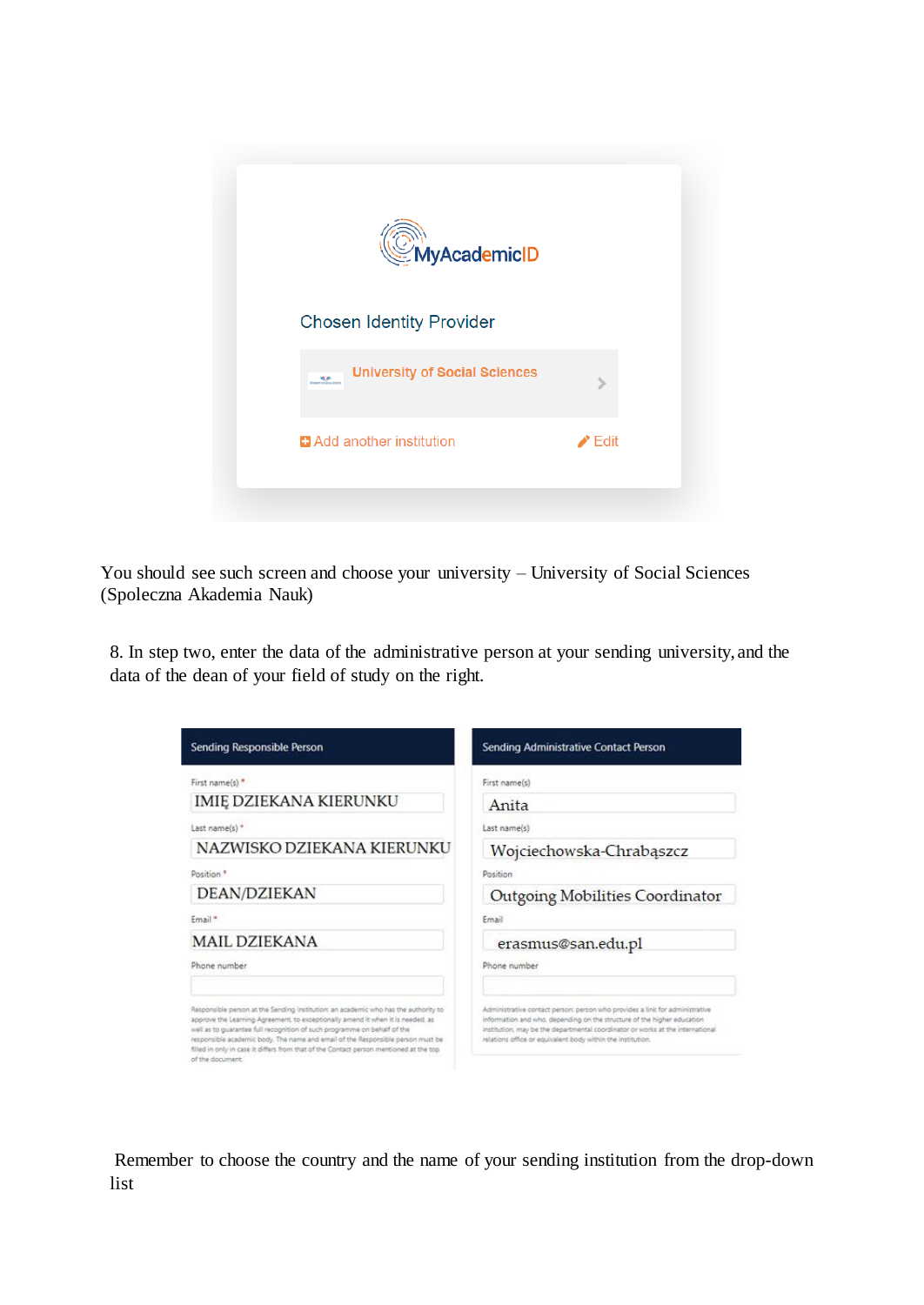9. In step three, enter the data of the Erasmus + programcoordinator at the receiving institution. If you don't know what data you should put, please write a mail to the Erasmus+ office from your sending institution

10. In step four you have to put the names and codes of subjects with their ECTS points:

- in table A put subjects from the receiving institution that were chosen by you and your dean (they need to carry between 15-30 ECTS points)

- in table B put subjects from your sending institution (SAN)

\*the remaining subjects from your sending institution that could not find the equivalents with subjects from the receiving institution and couldn't be put to the table B, have to be passed (consult your lecturers at SAN how you can pass them)

11. After completing all the fields and adding items to OLA, go to the next step and electronically sign your OLA. Remember that subjects you are going to pass during one semester must give a total sum of 30 ECTS points.

12. After you sign the OLA, inform us by e-mail about adding the document to the system and wait for our confirmation and verification of your OLA

13. After receiving confirmation from our Erasmus + office that your OLA is correct, send your OLA in pdf to your dean (ADVISABLE), or make an appointment and bring the printed OLA. Ask for a signature of the dean in the "Responsible person at the sending institution" on page 2 on the printed page or ask for the scan of it (ADVISABLE)

14. After obtaining the dean's signature on your OLA, please send us a copy / scan of the document, and the second scan / copy to your receiving institution

15. Also remember to send the document "Podanie do dziekana" by e-mail, which you can find here - <http://erasmus.san.edu.pl/files-to-download>

16. Get the dean's signature on this document and send us a scan of the signed document to [erasmus@san.edu.pl](mailto:erasmus@san.edu.pl)

17. About a month before your departure, you sign a Financial Agreement (2 copies), which you will receive from us by e-mail and which must be completed and signed by you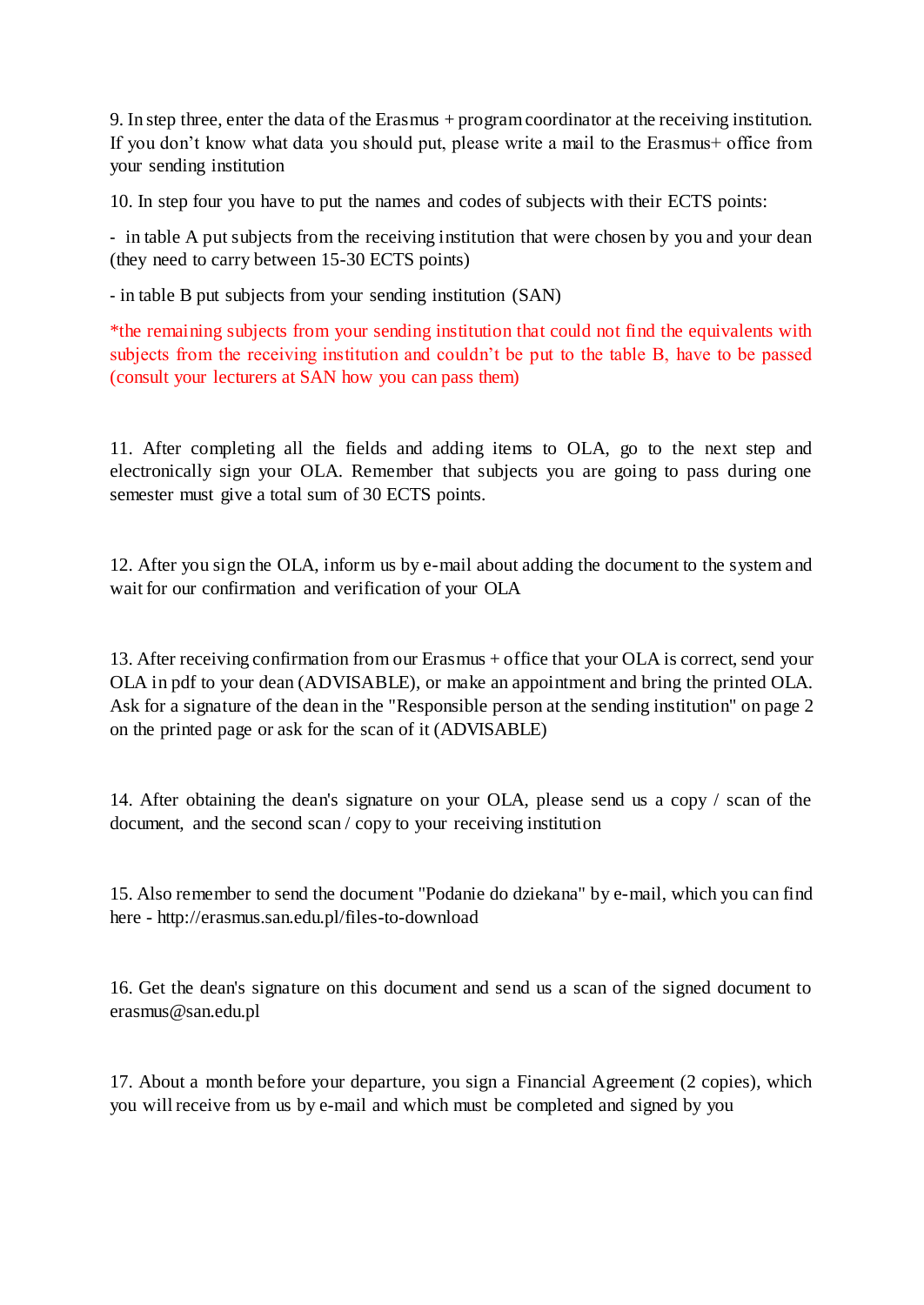18. Complete the obligatory language test on the OLS platform (you will receive a request to complete it by e-mail)

19. Make sure that all formalities have been completed (contact: Erasmus office, a dean, a partner university)

20. Find out about the accommodation conditions at the host university. If the university guarantees a dormitory, contact their Erasmus + office. If not, look for accommodation in private apartments using trusted sites. We do not take any responsibility for your choice of accommodation. We advise to take smart decisions and look for only trustable sources.

21. Remember about having a health insurance:

- if you are a student of SAN and you are from Poland, please get yourself an EHIC card (karta EKUZ)

- if you are a student of SAN and you have a different citizenship, please get yourself an EHIC card/NFZ insurance (more information on [https://www.nfz.gov.pl/dla-pacjenta/ubezpieczenia-w](https://www.nfz.gov.pl/dla-pacjenta/ubezpieczenia-w-nfz/)[nfz/](https://www.nfz.gov.pl/dla-pacjenta/ubezpieczenia-w-nfz/) ) or a commercial insurance

22. Remember about getting yourself a universal student card which can be valid in any country of European Union, e.g. ISEC/Euro 26

23. Remember to open a Euro bill on your bank account since the Erasmus+ scholarship is transferred to your bill in Euro

| Groups of countries                         | Monthly amount of the Erasmus+<br>scholarship in Euro |
|---------------------------------------------|-------------------------------------------------------|
| Group 1 – Denmark, Great Britain, Finland,  | 520                                                   |
| Ireland, Iceland, Lichtenstein, Luksemburg, |                                                       |
| Norway, Sweden,                             |                                                       |
| Group $2 -$ Austria, Belgium, Cyprus,       | 500                                                   |
| France, Germany, Greece, Holland, Italy,    |                                                       |
| Malta, Spain, Portugal                      |                                                       |
| Group 3 – Bulgaria, Croatia, Czech          | 450                                                   |
| Republic, Estonia, Hungary, Latvia,         |                                                       |
| Lithuania, Macedonia, Romania, Serbia,      |                                                       |
| Slovakia, Slovenia, Turkey                  |                                                       |

*Amount of the Erasmus+scholarship per month forstudents (SMS mobility)*

24. Remember that you get 70% of the Erasmus+ grant before your mobility start, and the remaining rest (30%) of it is transferred to your account after your arrival and providing documents (Transcript of Records, Confirmation of Stay OLS test, etc.)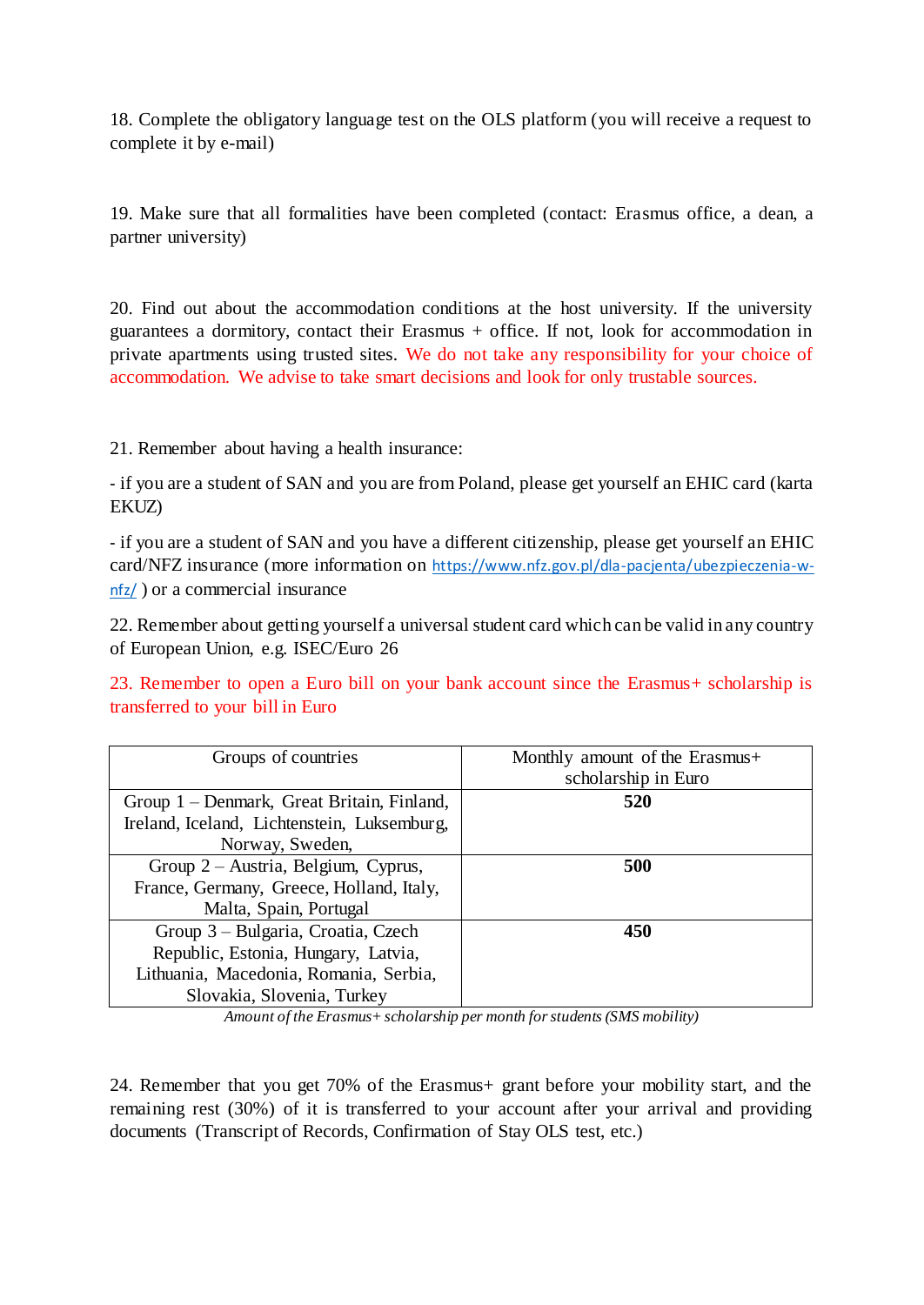25. Remember that students who have the right to receive a social scholarship, are going to get additional 200 Euro/month

### **DURING YOUR MOBILITY**

1. It might happen that not all subjects chosen by you will be available at the receiving institution after your arrival. Usually they launch new subjects instead.

In this case, go to the Erasmus  $+$  office in the receiving institution to determine any possible changes within the list of your subjects - Changes to the Learning Agreement, page 3 in OLA, if, for example, one of the subjects you have chosen have not been launched.

**Do it within 2-3 weeks, report it to us and your dean.**

2. In order to determine substitutes for subjects, consult your Dean, send the Dean's new launched subjects, inform us about the situation and wait for the Dean to decide what new subject/-s you can add instead of this/those that have not been launched.

3. After the dean approves the replacement subjects, make changes to your OLA at https:[//www.learning-agreement.eu/](http://www.learning-agreement.eu/)

4. After entering the replacement subjects and signing the Changes to the Learning Agreement, inform us by e-mail about the change of the document in the system.

You need to wait for our confirmation and checking your Changes to the Learning Agreement -OLA

5. After receiving confirmation from our Erasmus + office that your Changes to the Learning Agreement-OLA are correct, send your updated OLA in pdf to your dean (ADVISABLE), ask for a signature in the "Responsible person at the sending institution" on page 4

6. After obtaining the dean's signature on your updated OLA, please send us a copy / scan of the document, and the second scan / copy to your receiving institution

7. Ask the receiving institution to sign your Changes to the Learning Agreement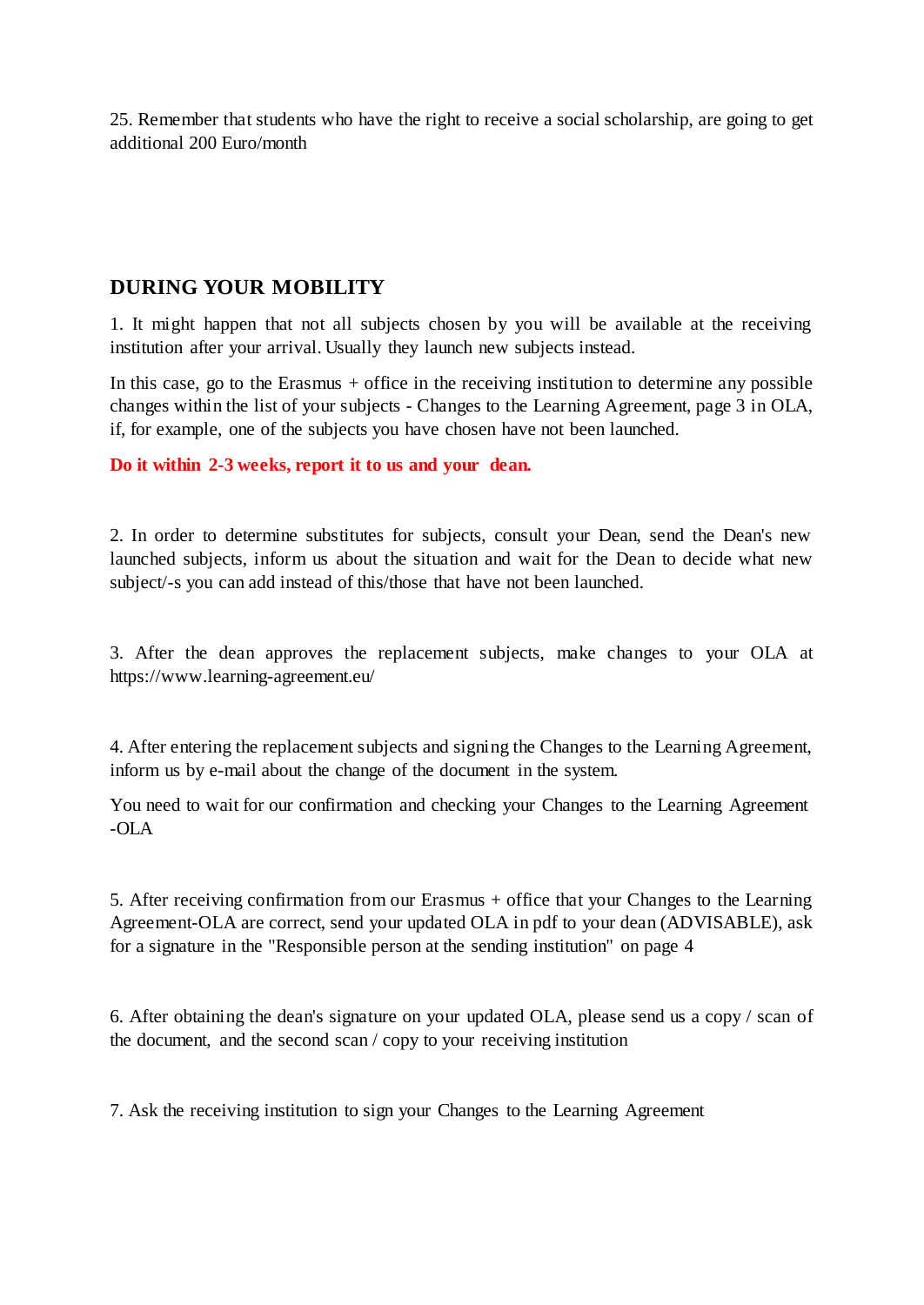8. Once they sign it, send by email to our Erasmus+ office a PDF with all three signaturesyours one, your dean's, and the receiving institution's

9. Try to find friends using different Facebook groups, eg. Erasmus students in (name of the city you are in), Foreigners in (name of the city where you are) or websites, eg ESN. If your university organizes workshops and so-called Orientation Week, take an active part in them!

10. Before returning to the country, you should obtain from the host university abroad:

- TRANSCRIPT OF RECORDS (list of your subjects and your final marks)

- CONFIRMATION OF STAY - certificate with exact dates of your Erasmus+ stay at the receiving institution (the dates should match the dates on your Financial Agreement)

MAKE SURE YOU TAKE 3 COPIES OF EACH DOCUMENT - for yourself, the dean's office and our Erasmus + office.

## **AFTER MOBILITY**

1. Within two weeks of returning by e-mail (scan, in PDF), you must send us:

- TRANSCRIPT OF RECORDS

- CONFIRMATION OF STAY

- STUDENT SURVEY - you fill in on-line, you will receive a link to the survey to the e-mail address provided in the application for candidates for foreign studies

- LANGUAGE TEST - you complete it on the OLS platform

2. You go to the dean's office and bring in paper form or send by e-mail (ADVISABLE) copies of your TRANSCRIPT OF RECORDS or LEARNING AGREEMENT with a request for credit and recognition at the Spoleczna Akademia Nauk

\*Make sure that both the Erasmus+ office and the dean office of your faculty receives your documents.

Remember to go to the dean's office BEFORE leaving for your studies- so that the dean's office employee can put your Erasmus+ mobility into the computer system, and AFTER ending your studies abroad- go there with your Certificate / After Mobility

Instructions on how an employee of the dean's office should put your Erasmus+ mobility into the system BEFORE AND AFTER DEPARTURE are on the back of "Podanie do dziekana- na studia" - <http://erasmus.san.edu.pl/files-to-download>